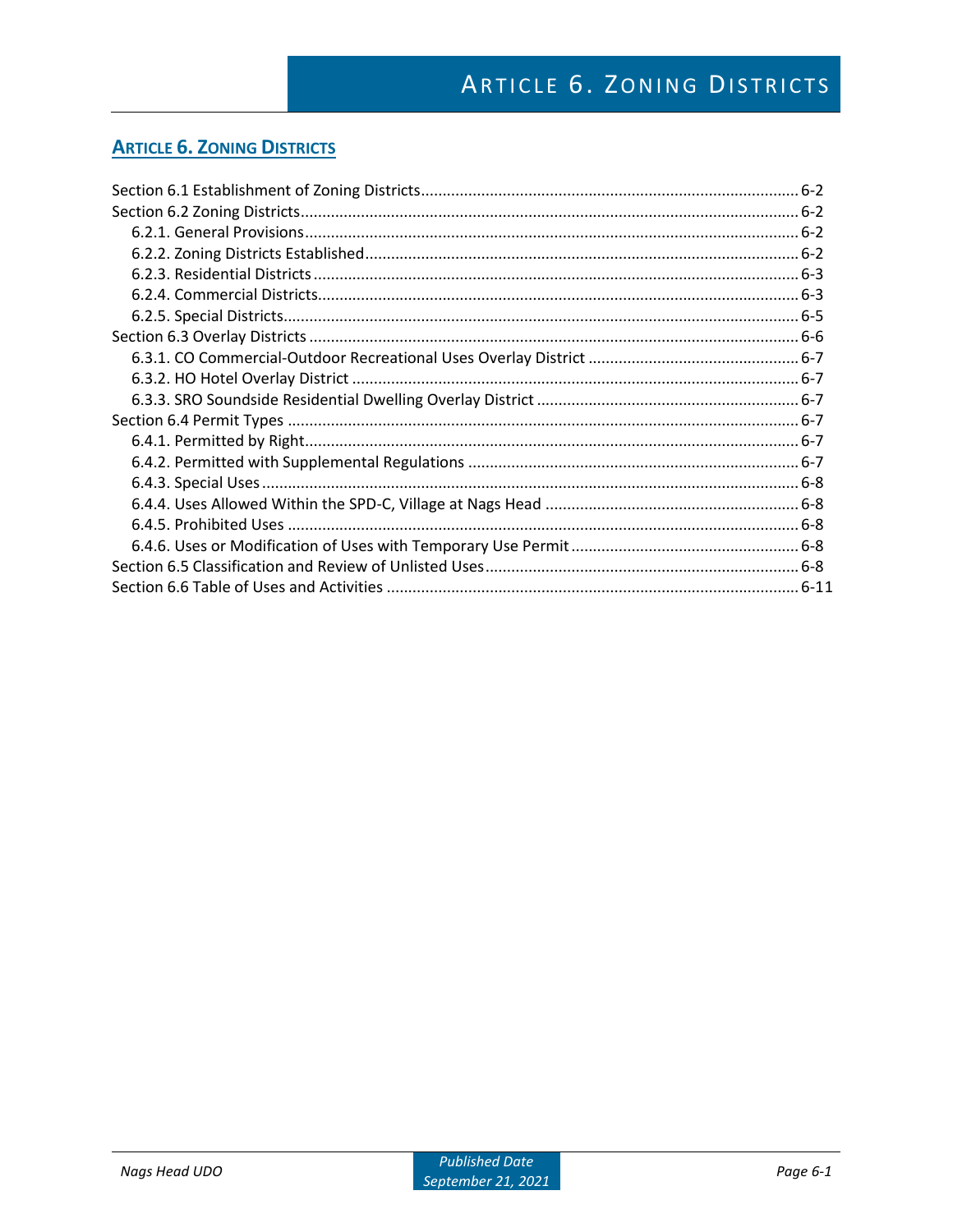## **SECTION 6.1 ESTABLISHMENT OF ZONING DISTRICTS.**

In accordance with the requirements of NCGS Section 160D-703 that zoning regulation be by districts, the Town of Nags Head, as shown on the Zoning Map pursuant to NCGS Section 160D-105, is hereby divided into districts which shall be governed by all of the uniform use and dimensional requirements of this UDO. In the creation of the respective districts, careful consideration is given to the peculiar suitability of each and every district for the particular regulations applied thereto, and the necessary, proper, and comprehensive groupings and arrangements of various uses and densities of population in accordance with a well-considered comprehensive plan for the physical development of the area.

The purposes of establishing the zoning districts are:

- To implement adopted plans;
- To promote public health, safety, and general welfare;
- To provide for orderly growth and development;
- To provide for the efficient use of resources; and
- To facilitate the adequate provision of services.

## **SECTION 6.2 ZONING DISTRICTS.**

#### *6.2.1. General Provisions.*

No land within the Town shall be developed except in accordance with the zoning district regulations of this Article and all other regulations of this UDO, including but not limited to:

- Article 7 Supplemental Regulations
- Article 8 District Development Standards
- Article 10 Performance Standards

#### *6.2.2. Zoning Districts Established.*

In order to implement the purpose and intent of this UDO and the Comprehensive Plan, the following districts are established.

| <b>TABLE 6-1: ZONING DISTRICTS ESTABLISHED</b> |                     |  |  |  |  |  |  |  |  |  |  |  |
|------------------------------------------------|---------------------|--|--|--|--|--|--|--|--|--|--|--|
| <b>DISTRICT NAME</b>                           | <b>ABBREVIATION</b> |  |  |  |  |  |  |  |  |  |  |  |
| <b>RESIDENTIAL DISTRICTS</b>                   |                     |  |  |  |  |  |  |  |  |  |  |  |
| Low Density Residential                        | $R-1$               |  |  |  |  |  |  |  |  |  |  |  |
| <b>Medium Density Residential</b>              | $R-2$               |  |  |  |  |  |  |  |  |  |  |  |
| <b>High Density Residential</b>                | $R-3$               |  |  |  |  |  |  |  |  |  |  |  |
| <b>COMMERCIAL DISTRICTS</b>                    |                     |  |  |  |  |  |  |  |  |  |  |  |
| Neighborhood Commercial                        | $C-1$               |  |  |  |  |  |  |  |  |  |  |  |
| <b>General Commercial</b>                      | $C-2$               |  |  |  |  |  |  |  |  |  |  |  |
| <b>Commercial Services</b>                     | $C-3$               |  |  |  |  |  |  |  |  |  |  |  |
| Arts and Culture                               | $C-4$               |  |  |  |  |  |  |  |  |  |  |  |
| <b>Commercial Residential</b>                  | СR                  |  |  |  |  |  |  |  |  |  |  |  |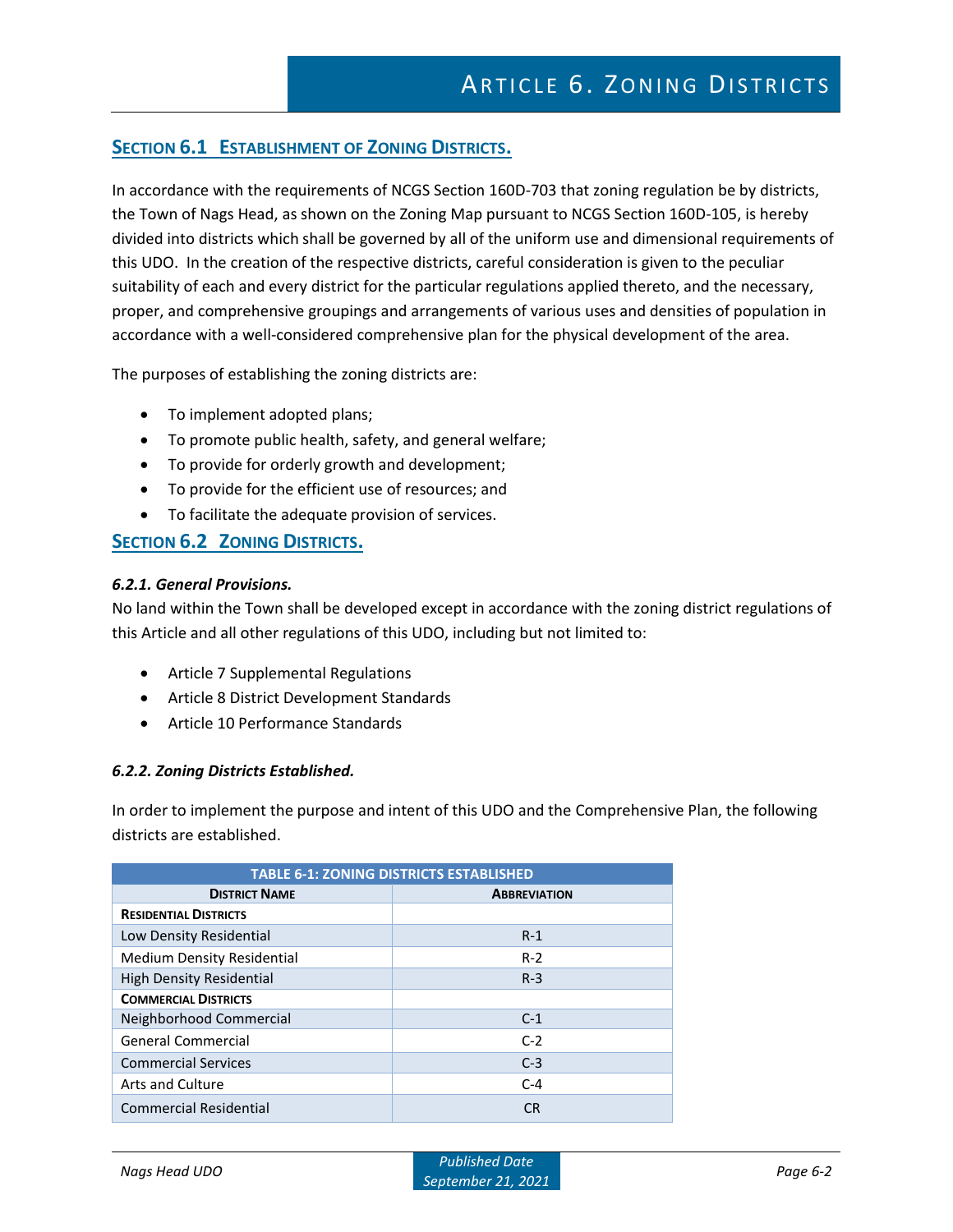| <b>DISTRICT NAME</b>                       | <b>ABBREVIATION</b> |
|--------------------------------------------|---------------------|
| <b>SPECIAL DISTRICTS</b>                   |                     |
| Special Planned Development                | SPD-20              |
| Special Environmental                      | <b>SED-80</b>       |
| Special Planned Development -<br>Community | SPD-C               |
| Ocean and Sound Waters                     | O&S                 |

#### *6.2.3. Residential Districts.*

The Residential district designation is established to accommodate residential uses or other uses that are compatible with residential development. The district designations (R-1, R-2, R-3) and the associated uses and standards are tiered with R-1 being the least intense residential district and R-3 being the most intense residential district.

*6.2.3.1. R-1 Low-Density Residential District.* The R-1 low-density residential district is intended to accommodate low-density residential neighborhoods.

*6.2.3.2. R-2 Medium-Density Residential District.* The R-2 medium-density residential district is intended to encourage the development of moderate-density residential neighborhoods that serve as a transition zone between the low-density area and more intensely developed areas. Structures in this district adjacent to the Atlantic Ocean are encouraged to be smaller in scale and designed to be adaptable to changing conditions.

*6.2.3.3. R-3 High-Density Residential District.* The R-3 high-density residential district is established as an area in which the principal use of the land is for high-density single-family and two-family residential development. The R-3 district also provides for the development of less intensive non-residential uses as well as compatible supporting uses.

## *6.2.4. Commercial Districts.*

The Commercial district designation is established to accommodate commercial development located primarily along the two major roadway corridors, US Highway 158 (US 158) and NC Highway 12 (NC 12). Neighborhood Commercial (C-1) is the least intense commercial designation that focuses on less intensive uses that serve the needs of the immediate residential neighborhoods. General Commercial (C-2) allows the broadest range of uses of all the commercial designations and provides both local and regional services. Commercial Services (C-3) is the most intense commercial district allowing warehouse, production, utility and light industrial uses. The C-3 district is the only district that does not adjoin a major roadway corridor. The Arts and Culture (C-4) is established as a neighborhood commercial district with the purpose of encouraging art, galleries, and cultural activities. The Commercial Residential (CR) is established to accommodate oceanfront development and associated commercial uses.

*6.2.4.1. C-1 Neighborhood Commercial District.* The C-1 neighborhood commercial district is intended to accommodate neighborhood scale, pedestrian-oriented development that serves

*Nags Head UDO Published Date September 21, 2021*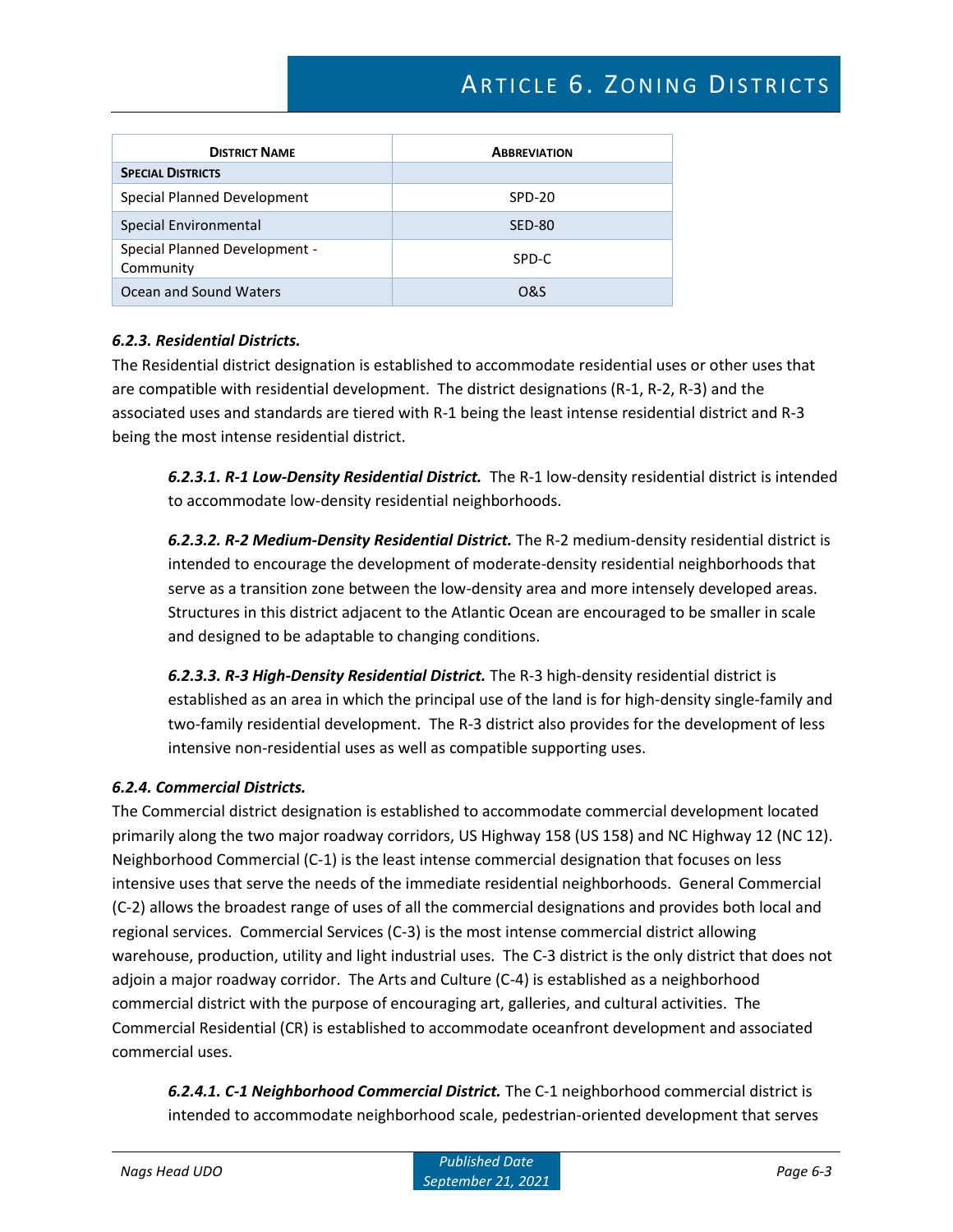the needs of the immediate residential neighborhoods with an emphasis on expanding neighborhood commercial activities along NC 12. The purpose of this district is to provide needed goods and services within walkable distances to residential neighborhoods. Development must be designed in use, scale, character, and intensity to be compatible with and protect surrounding residential areas, natural resources, and scenic viewsheds. Activities such as shopping, strolling, and dining are leisure activities as much as other needed services. Typical uses in this designation include restaurant (walk-up or sit down), commercial, office, retail, personal services establishments, gallery/museum, beach equipment rentals, cottage courts, hotels, and single-family residential (5,000 square feet or less). Commercial development should be designed to activate the street fronts, encourage walkability, and be situated closer to street grade while still elevated to minimize flood risk. It is also the intent of this C-1 district to encourage the development of unique, locally owned businesses that are designed to be reflective of the community's heritage and lifestyle both in scale and massing as well as site layout. This could include the use of accessory residential dwelling units to commercial businesses or other arrangements of mixed use that are designed to be pedestrian oriented and in close proximity to one another

*6.2.4.2. C-2 General Commercial District.* The C-2 general commercial district is intended to foster a thriving commercial business community with a variety of uses, activities, and scales. The general commercial designation allows the broadest range of uses and is located throughout the Town paralleling US 158 and US 64. This district represents areas that are anticipated to have future concentrations of uses that serve as destinations or hubs of activity for the Town and are appropriate for shopping centers or larger footprint retail stores. Form is as important as use within this designation and there should be a high degree of design quality for the building façade. Planned, mixed use developments are encouraged with a range of uses including retail, office, restaurant, banking, personal service establishments, gymnasium, indoor entertainment, gallery/museum, hotel, institutional uses, and multi-family. Future development should accommodate pedestrian access from existing pedestrian infrastructure to storefronts. Further, adequate pedestrian infrastructure should be provided to safely traverse and interconnect commercial sites.

*6.2.4.3. C-3 Commercial Services District.* The C-3 commercial services district is intended to provide for higher intensity land uses that are not compatible with other areas of the Town. The commercial services district accommodates utilities, light industrial uses such as processing/fabricating facilities, warehousing, bulk storage, municipal facilities, studio (dance/gymnasium, martial arts), and commercial service buildings (20,000 square feet or less). Due to the proximity of this district to Fresh Pond, allowed uses shall not be detrimental to adjacent uses, the environment, and the sources of potable water, i.e., Fresh Pond and groundwater.

*6.2.4.4. C-4 Arts and Culture District.* The C-4 Arts and Culture district is a district focused on arts and culture. This district is intended to provide a healthy mixture of residential and commercial uses where shopping, strolling, and dining are leisure activities as much as other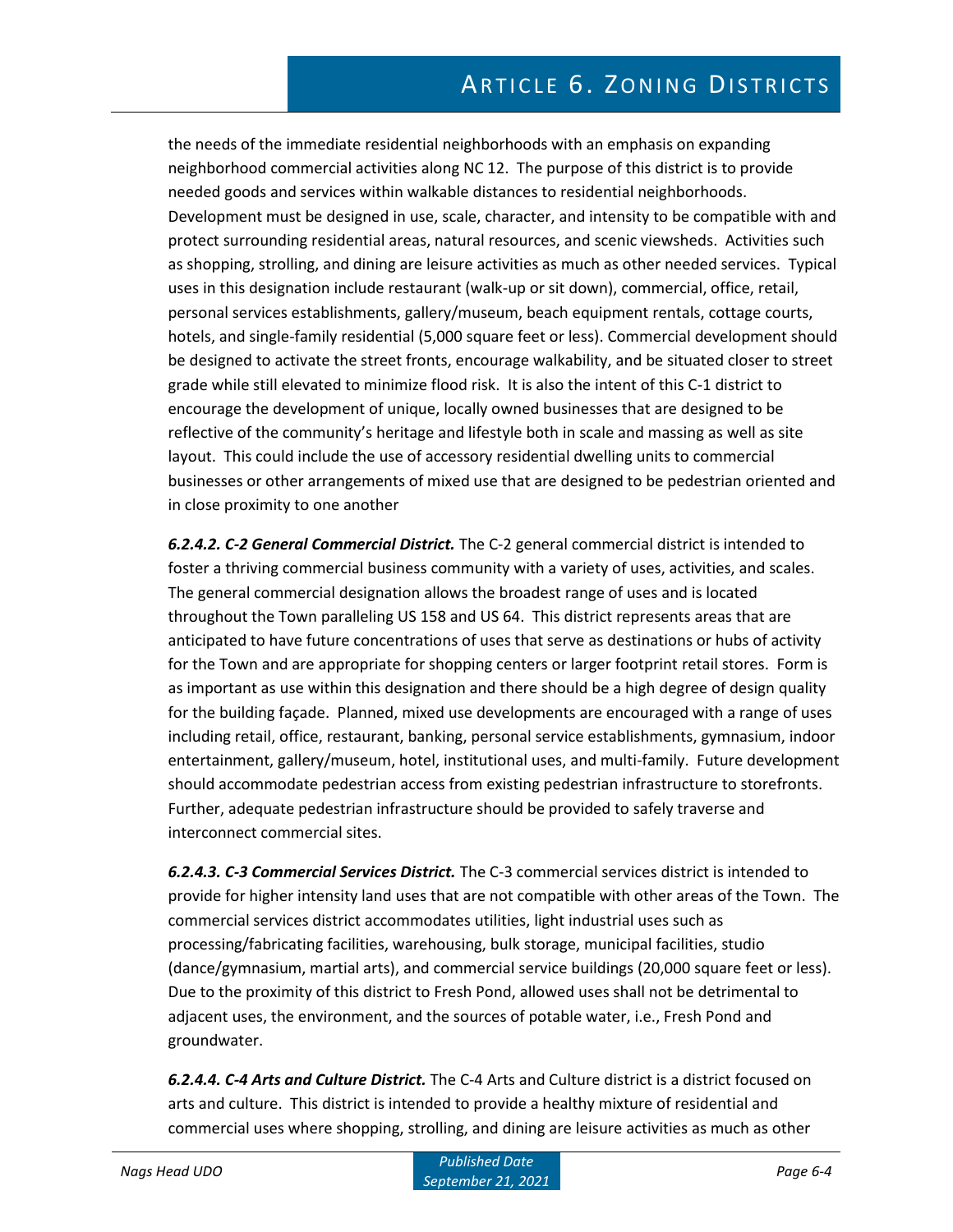needed services. Appropriate uses for this area include restaurant (walk-up/sit down), accessory dwellings, commercial (10,000 square feet or less) office, retail, personal service establishments, gallery/museums, equipment rentals, cottage courts, small scale (boutique) hotels, and residential. Commercial development should be designed to activate the street fronts, encourage walkability, and be situated closer to street grade while still elevated to minimize flood risk. It is also the intent of this C-4 district to encourage the development of unique, locally owned businesses that are designed to be reflective of the community's heritage and lifestyle both in scale and massing as well site layout. This could include the use of accessory residential dwelling units to commercial businesses or other arrangements of mixed use that are designed to be pedestrian oriented and in close proximity to one another. The C-4 district is further intended to provide an area in which small but similar businesses will be allowed to take advantage of the steady flow of low-volume vehicular and pedestrian traffic by locating within close proximity of each other.

*6.2.4.5. CR Commercial Residential District.* The CR commercial residential district is intended to accommodate adaptable, oceanfront development consisting of small-scale residential uses and compatible commercial uses that support the needs of residents and visitors.

#### *6.2.5. Special Districts.*

Special districts are established to protect special lands that have unique or special characteristics to be preserved or enhanced (SPD-20, SED-80, and O&S Districts), or require special attention due to unique development issues (SPD-C).

*6.2.5.1. SPD-20 Special Planned Development District.* The SPD-20 special planned development district is intended to protect the environmentally sensitive nature of the unique coastal landforms contained within the district while accommodating low density residential development. Residential development should be designed in a way to minimize its impact on the environment, coastal landforms, and scenic viewsheds. This SPD-20 district is characterized by unique topographical and vegetative features including vegetated and unvegetated dunes, migrating sand dunes, as well as a pine forest. The largest portion of this district contains Jockey's Ridge State Park which has been designated by the North Carolina Coastal Resources Commission as a Unique Coastal Geologic Formation Area of Environmental Concern and as a National Natural Landmark by the United States Department of the Interior. The northwestern portion of the district borders on Nags Head Woods, a maritime forest.

*6.2.5.2. SED-80 Special Environmental District.* This SED-80 district is intended to protect Nags Head Woods, an irreplaceable maritime forest occupying the northwest corner of the Town. Nags Head Woods was the home of the first settlers and one of a few remaining maritime forests in the state that consists of ecologically important marshlands, pine hammocks, bay forest, the ridge forest, hardwood and pine forests, ponds and dunes. Each part of this natural system is important to the survival of the whole system. The least adverse environmental impacts would result from development in the bay and hardwood forests and away from the ponds and marshes. Nags Head Woods was designated by the United States Congress as a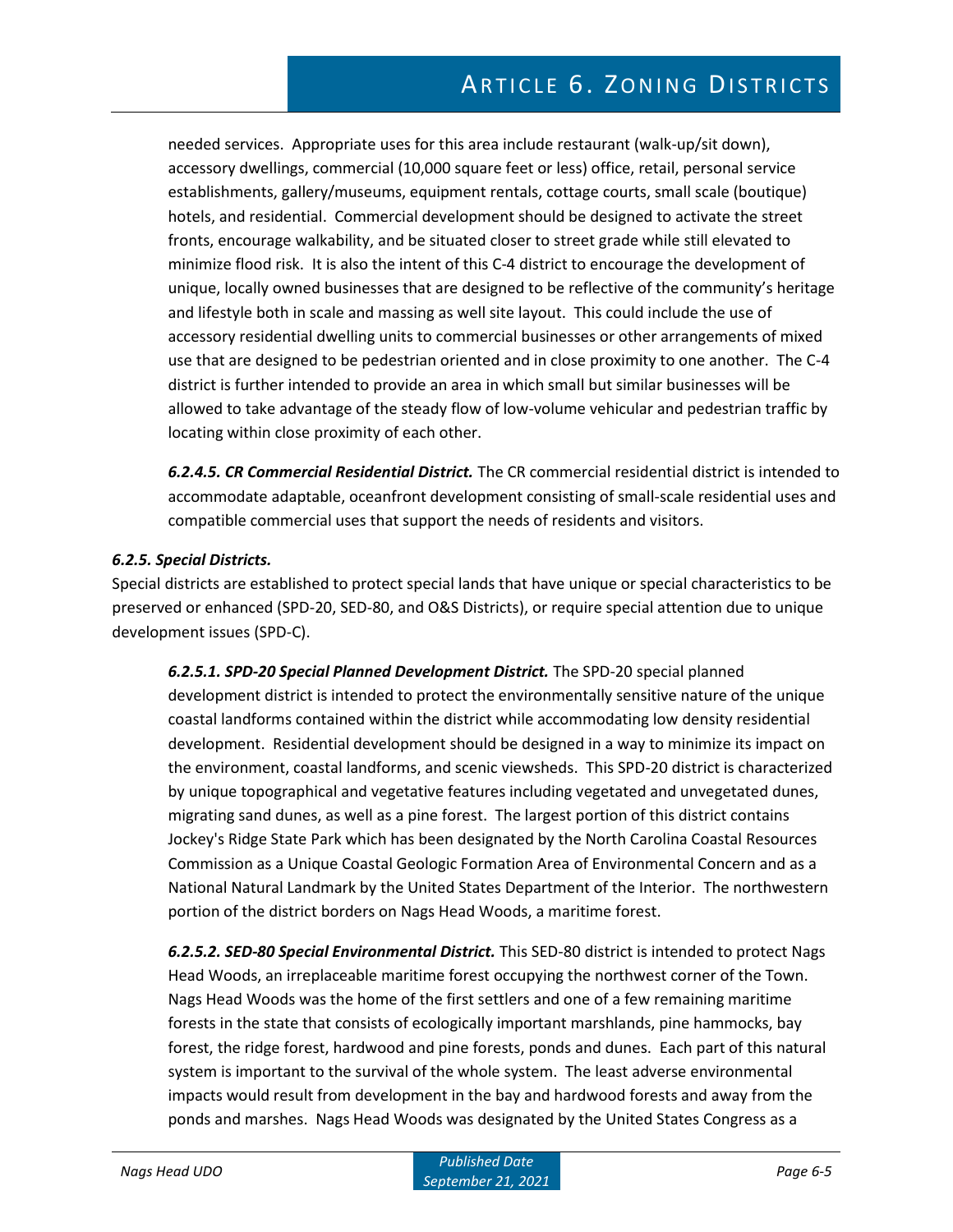National Natural Landmark in 1974 and is also recognized as a unique coastal geologic formation area of environmental concern (AEC) by the NC Coastal Resources Commission. The SED-80 district permits low-density residential development that is compatible with the environmentally sensitive nature of Nags Head Woods and preserves land in a natural state. The preservation of this land as open space is important as a vital link in the groundwater replenishment cycle of the Outer Banks. The destruction of natural vegetation would have a harmful effect on the stability of the soil and its resistance to erosion and ability to both filter and absorb stormwater.

*6.2.5.3. SPD-C Special Planned Development – Community District.* The SPD-C district, encompassing the Village at Nags Head, is established to create regulations adapted to unified planning and development that are intended to accomplish the purposes of zoning and other applicable regulations to the same degree as in districts in which conventional regulations are intended to control development on a lot-by-lot basis. This district is intended to promote economical and efficient land use, a higher level of amenities, appropriate and harmonious variety in physical development, design, and an improved living and working environment. Article 9, SPD-C Zoning Ordinance includes a series of zoning districts and associated regulations for the SPD-C District.

*6.2.5.4. O&S Ocean and Sound Waters District.* The Ocean and Sound Waters District encompasses the ocean and sound waters and is established to provide for the proper use of these waters, including islands that adjoin the Town, to ensure the continued scenic, conservation and recreational value that these waters provide to the Town, its residents, visitors and the surrounding area. Regulations in this district shall not prohibit or regulate commercial fishing and navigation. The Ocean and Sound Waters District shall encompass and be applied to the area defined as the extraterritorial zoning area as referenced in Town Code Section 2-1 Zoning; boundary extension; establishment; application.

## **SECTION 6.3 OVERLAY DISTRICTS.**

Three (3) overlay districts are hereby established as outlined in the table below. These overlay districts are intended to be superimposed over the underlying base zoning district. Land within any base district may be classified into one or more overlay zoning districts. Each overlay district includes standards which apply in addition to those specified in the underlying base zoning district. The specific objectives of each of these overlay districts are explained in the remainder of this section.

| <b>TABLE 6-2: OVERLAY DISTRICTS ESTABLISHED</b> |                     |  |  |  |  |  |  |  |  |  |  |
|-------------------------------------------------|---------------------|--|--|--|--|--|--|--|--|--|--|
| <b>DISTRICT NAME</b>                            | <b>ABBREVIATION</b> |  |  |  |  |  |  |  |  |  |  |
| <b>Commercial-Outdoor Recreational Uses</b>     | CO                  |  |  |  |  |  |  |  |  |  |  |
| Hotel                                           | HO.                 |  |  |  |  |  |  |  |  |  |  |
| <b>Soundside Residential Dwelling</b>           | <b>SRO</b>          |  |  |  |  |  |  |  |  |  |  |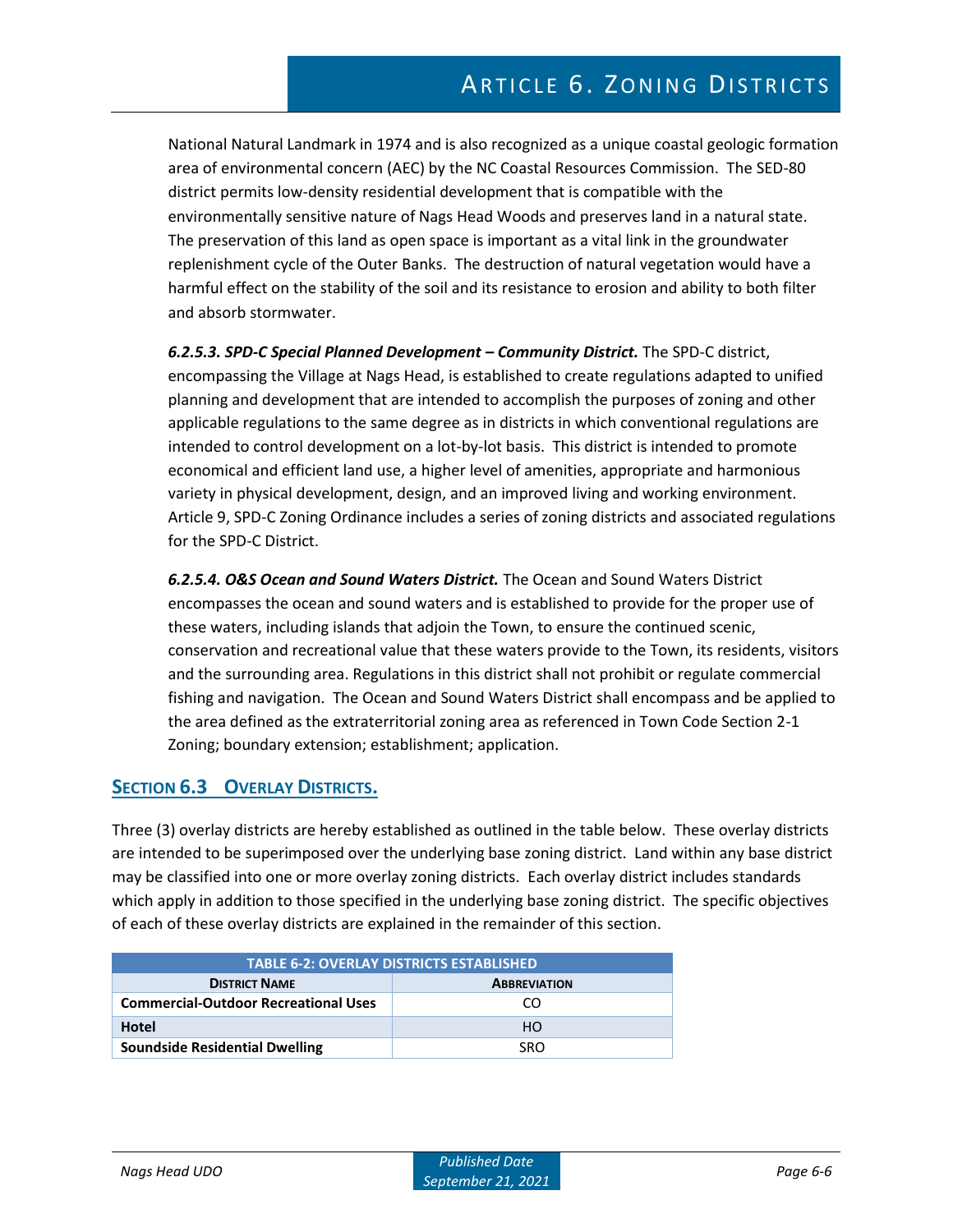## *6.3.1. CO Commercial-Outdoor Recreational Uses Overlay District.*

The Commercial-Outdoor Recreational Uses Overlay District is established to provide a set of comprehensive land use regulations for the operation of commercial-outdoor recreational uses while protecting the residentially zoned areas of the Town. This shall be the only area within the Town where these uses are allowed.

#### *6.3.2. HO Hotel Overlay District.*

The purpose of the Hotel Overlay District is to allow for the development of larger-scale hotels that exceed the 35-foot height restriction allowed in other zoning designations. This area generally includes the C-2 general commercial district south of the Village SPD-C district (Forrest Street) to Whalebone Junction. This area of the Town is deemed appropriate for taller, more intensive hotel uses that will not diminish important viewsheds in the area surrounding Jockey's Ridge or detract from the low density character of the historic district and the neighborhoods within the R-2 medium density residential zoning district.

#### *6.3.3. SRO Soundside Residential Dwelling Overlay District.*

The purpose of the Soundside Overlay District is to preserve and protect the unique character and historical significance of the residential enclave located in the vicinity of the unimproved portion of Soundside Road and Chowan Avenue.

## **SECTION 6.4 PERMITTED TYPES.**

Zoning districts have uses specified as permitted by right, special uses, and uses permitted with supplemental regulations. Detailed use tables are provided in Section 6.6, Table of Uses and Activities, showing the uses allowed in each district. Additionally, as authorized under Section 4.11.5., and Section 6.4.6. herein, uses may be temporarily permitted or modified on a temporary basis subject to a Temporary Use Permit. The following describes the processes of each of the categories that the uses are subject to:

#### *6.4.1. Permitted by Right.*

A "P" in a cell of the use table indicates that the corresponding use classification, category, or type is permitted in the corresponding zoning district following administrative review and approval. Permitted uses are subject to compliance with all use-specific standards and applicable development regulations of the UDO.

#### *6.4.2. Permitted with Supplemental Regulations.*

A "PS" in a cell of the use table indicates that the corresponding use classification, category, or type is permitted in the corresponding zoning district following administrative review and approval subject to district provisions, other applicable requirements, and compliance with supplemental regulations outlined in Article 7, Supplemental Regulations. These supplemental regulations are in addition to all other requirements of this UDO.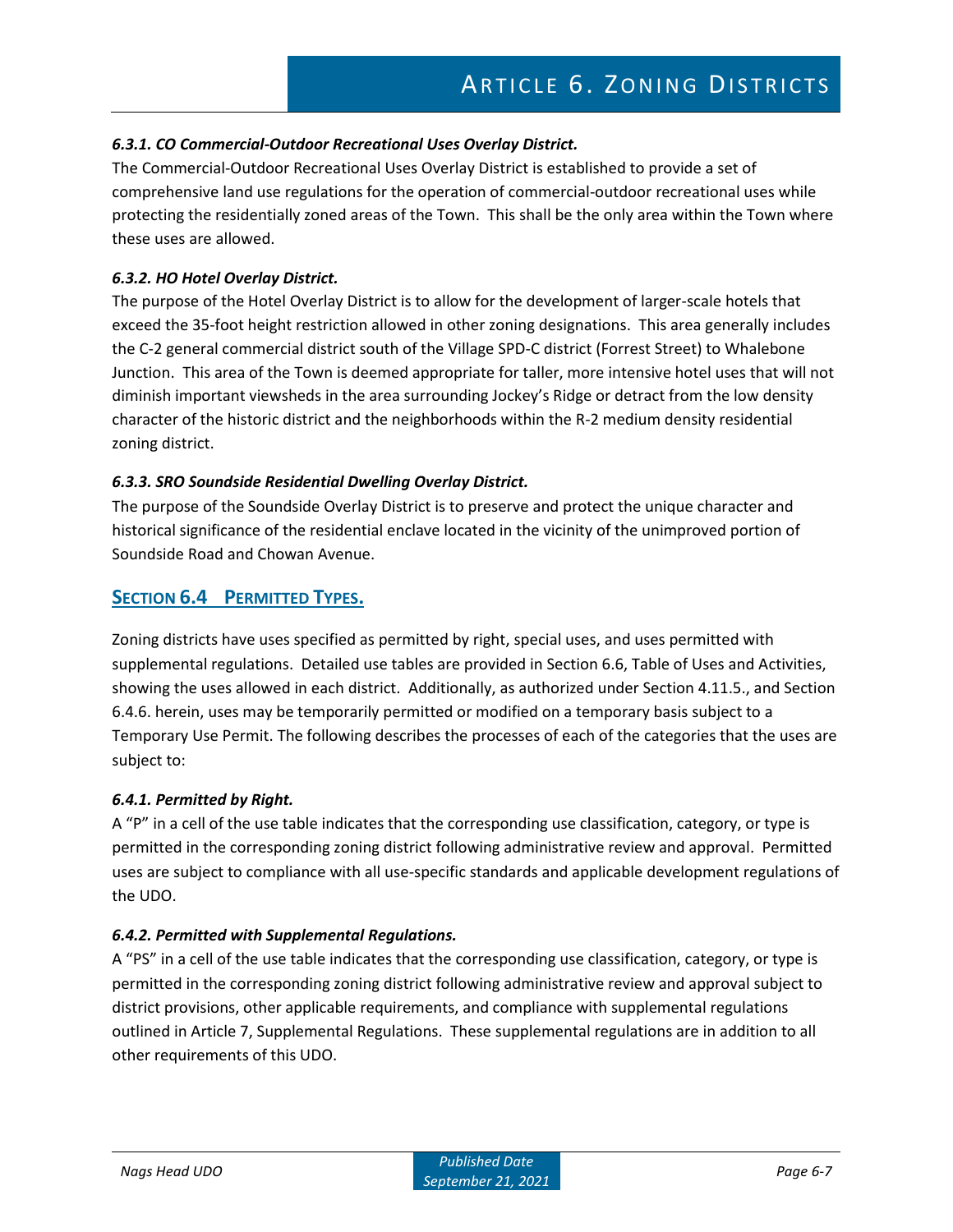### *6.4.3. Special Uses.*

A "C" in a cell of the use table indicates that the corresponding use classification, category, or type is permitted in the corresponding zoning district following Planning Board review and recommendation and Board of Commissioners review and approval of a Special Use Permit for the proposed use. Uses requiring a special use permit are subject to compliance with all use-specific standards and applicable development regulations of the UDO, as well as the special use approval process and criteria found in Section 3.8, Special Use Permits. Some Special Uses may also be subject to compliance with the supplemental regulations outlined in Article 7, Supplemental Regulations and are denoted by a "CS" in the use table. These supplemental regulations are in addition to all other requirements of the UDO.

#### *6.4.4. Uses Allowed Within the SPD-C, Village at Nags Head.*

Uses permitted within the SPD-C Village at Nags Head zoning district are provided in Article 9, The Village at Nags Head SPD-C Zoning Ordinance. The table in Section 9.36, Table of Uses and Activities for the SPD-C District, should be used to determine which Village at Nags Head district the use is allowed and whether the use is permitted by right or as a special use.

#### *6.4.5. Prohibited Uses.*

A blank in a cell of the use table indicates that the corresponding use classification, category, or type is prohibited in the corresponding zoning district.

#### *6.4.6. Uses or Modification of Uses with Temporary Use Permit.*

As authorized under and limited by Section 4.11.5., uses may be temporarily permitted or modified on a temporary basis, subject to a Temporary Use Permit, as follows:

*6.4.6.1. Temporary Use.* Any use identified in Section 6.6, Table of Uses and Activities, may be temporarily permitted pursuant to Section 4.11.5. in any zoning district, except that uses not identified as Residential or Residential - Group in Section 6.6. may not be permitted in the Residential Districts or Special Districts identified in Table 6-1, Zoning Districts Established, unless otherwise permitted or allowed with a special use permit within such districts.

*6.4.6.2. Temporary Modification of Use.* Any use identified in Section 6.6., Table of Uses and Activities, as requiring a special use permit or being subject to supplemental regulations outlined in Article 7, Supplemental Regulations, may be temporarily modified pursuant to Section 4.11.5. in manner that would not be in compliance with any issued special use permit and/or supplemental standards, as applicable.

## **SECTION 6.5 CLASSIFICATION AND REVIEW OF UNLISTED USES.**

*6.5.1.* The UDO Administrator shall determine whether or not an unlisted use is substantially similar to an already defined use category or use type. A proposed use will not be denied solely because it is not included in this UDO as a listed use, unless listed in subsection 6.5.3. An unlisted use will be denied if the UDO Administrator determines that the unlisted use is substantially similar to a use which is expressly prohibited in that district. The UDO Administrator shall use the following factors as a guideline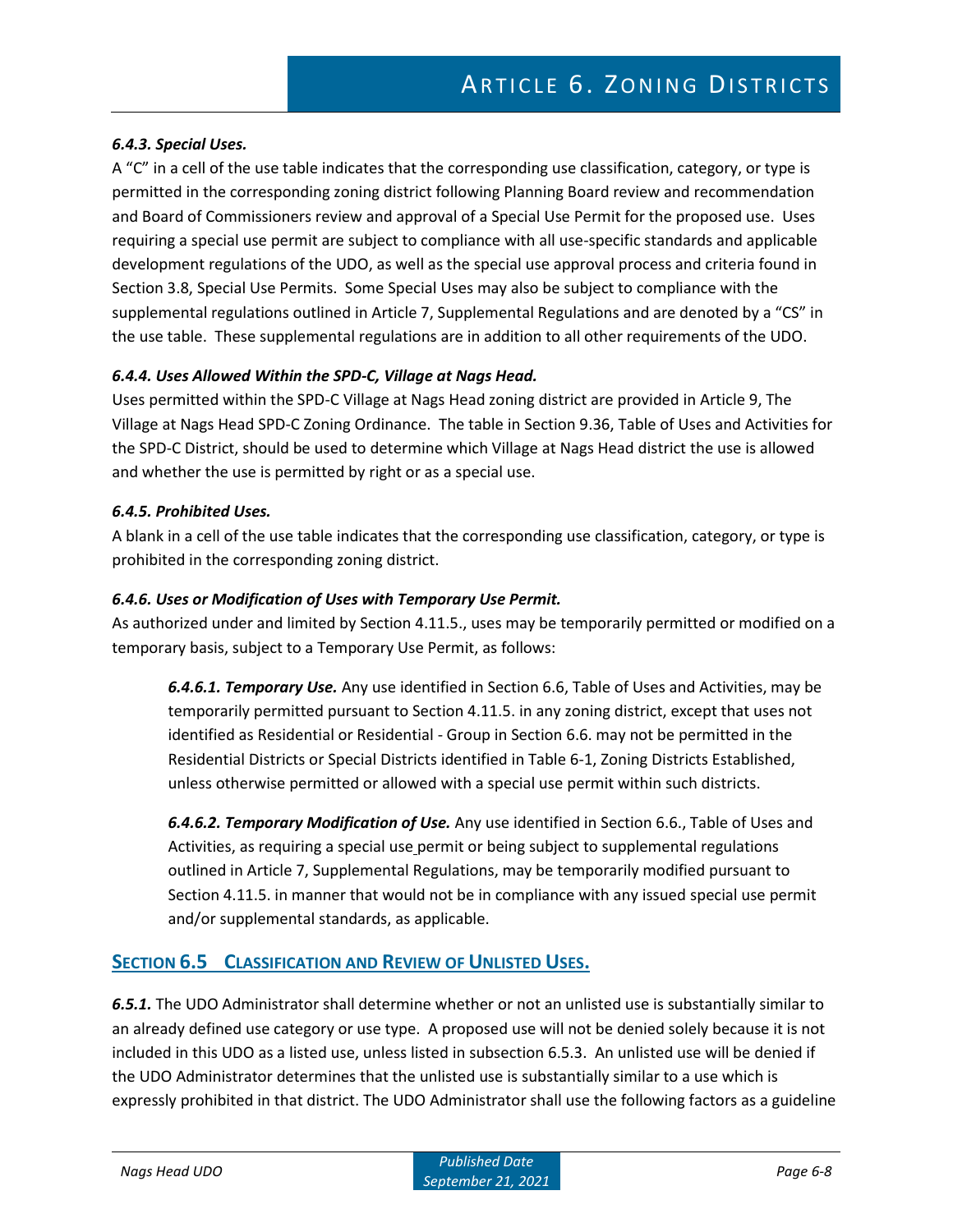# ARTICLE 6. ZONING DISTRICTS

when classifying a new or unlisted use to determine if such use is classified in a manner consistent with other similar uses in the applicable zoning district.

- Consistency with the stated intent of the zoning district.
- Consistency with the adopted vision statement and policies of the Comprehensive Plan.
- Density of development (number of units, square footage, etc.).
- Intensity of use consistent with the zoning district in which the use is to be located.
- Type of activity associated with the use.
- Number of customers and length of stay.
- Generation of pedestrian and vehicular traffic.
- Potential impacts such as noise, light, odor, etc.
- Public safety.
- Environmental effects.
- Negative impacts on adjacent land uses.

*6.5.2.* If the UDO Administrator rejects a proposal for a use that is not clearly disallowed in a particular district, then the UDO Administrator will:

- Ensure that the citizen is provided with a copy of the interpretation in writing.
- Inform the citizen of the right to appeal the decision to the Board of Adjustment, as specified in Section 3.9, Appeals of Administrative Decisions.
- Advise the applicant on the requirements for the preparation of a proposed zoning text change for consideration by the Planning Board and Board of Commissioners allowing policy-makers to determine whether the proposed use should be an allowable use in the district or not. Financial responsibility for a proposed zoning text change shall be on the applicant.

*6.5.3.* The following uses are expressly prohibited in the Town of Nags Head planning jurisdiction:

- RESIDENTIAL:
	- o Trailers and Trailer Parks.
	- o Convents & Monasteries.
	- o Fraternity & Sorority Houses.
	- o Multi-level Deck Platforms
	- o Other Residential Uses.
- AGRICULTURAL:
	- o Agricultural Buildings.
	- o Commercial Animal Production.
	- o Commercial Crop Production (Outdoor).
	- o Livestock Shelters & Stables.
	- o Other Agricultural Uses (Excluding Backyard Chickens and Beekeeping).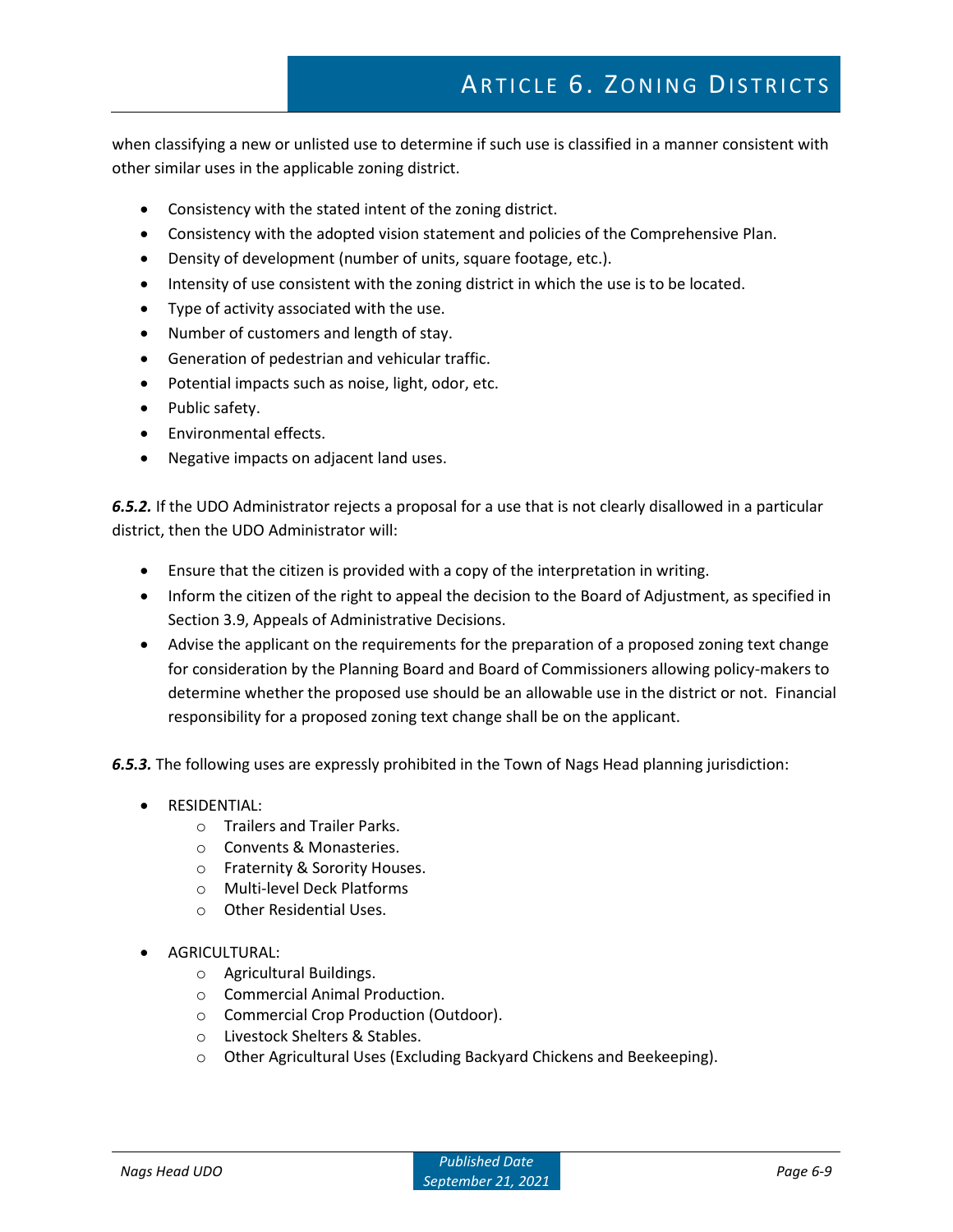- INSTITUTIONAL:
	- o Alcohol & Drug Detoxification, Rehabilitation and Treatment Facilities with Overnight Stays.
	- o Crematoriums (Human or Animal).
	- o Other Institutional Uses.
- COMMERCIAL:
	- o Horseback Tours.
	- o Nightclubs.
	- o Commercial Marina.
	- o Jet-Pack Rentals.
	- o Campgrounds.
	- o Drug Paraphernalia Sales.
	- o Automobile/Boat Dealership.
	- $\circ$  Automated Ice Vending (excluding such use accessory to and incorporated within a principal building).
	- o Smoke and Vapor Shops.
	- o Electric Vehicle Charging Station (as a principal use)
	- o Electric Vehicle Battery Exchange Station (as a principal use)
	- o Other Commercial Uses.
- INDUSTRIAL:
	- o Satellite Dish Farms.
	- o Solar Energy Facility (as a principal use).
	- o Wind Energy Facilities (Commercial).
	- o Other Energy Facilities.
	- o Foundries.
	- o Manufacturing, Processing, Assembly and Other Industrial Facilities.
	- o Metal Products Facilities (Fabrication and Assembly).
	- o Recycling Materials Collection and Processing.
	- o Resource Extraction Facilities.
	- o Waste Recovery Facility.
	- o Landfills and Solid Waste Disposal Facilities.
	- o Other Warehousing/Storage Facilities.
- TRANSPORTATION:
	- o Aircraft Hangars.
	- o Airports & Airfields.
	- o Bus, Truck, & Transportation Terminals, Yards & Parking Lots.
	- o Distribution Centers, Parcel Delivery Centers, & Delivery Warehouses.
	- o Pedicab Storage and Dispatch.
	- o Private Transit Stops.
	- o Parking Garages, Single and Multi-Story.
	- o Powered Scooter Share Programs.
	- o Other Transportation Related Facilities.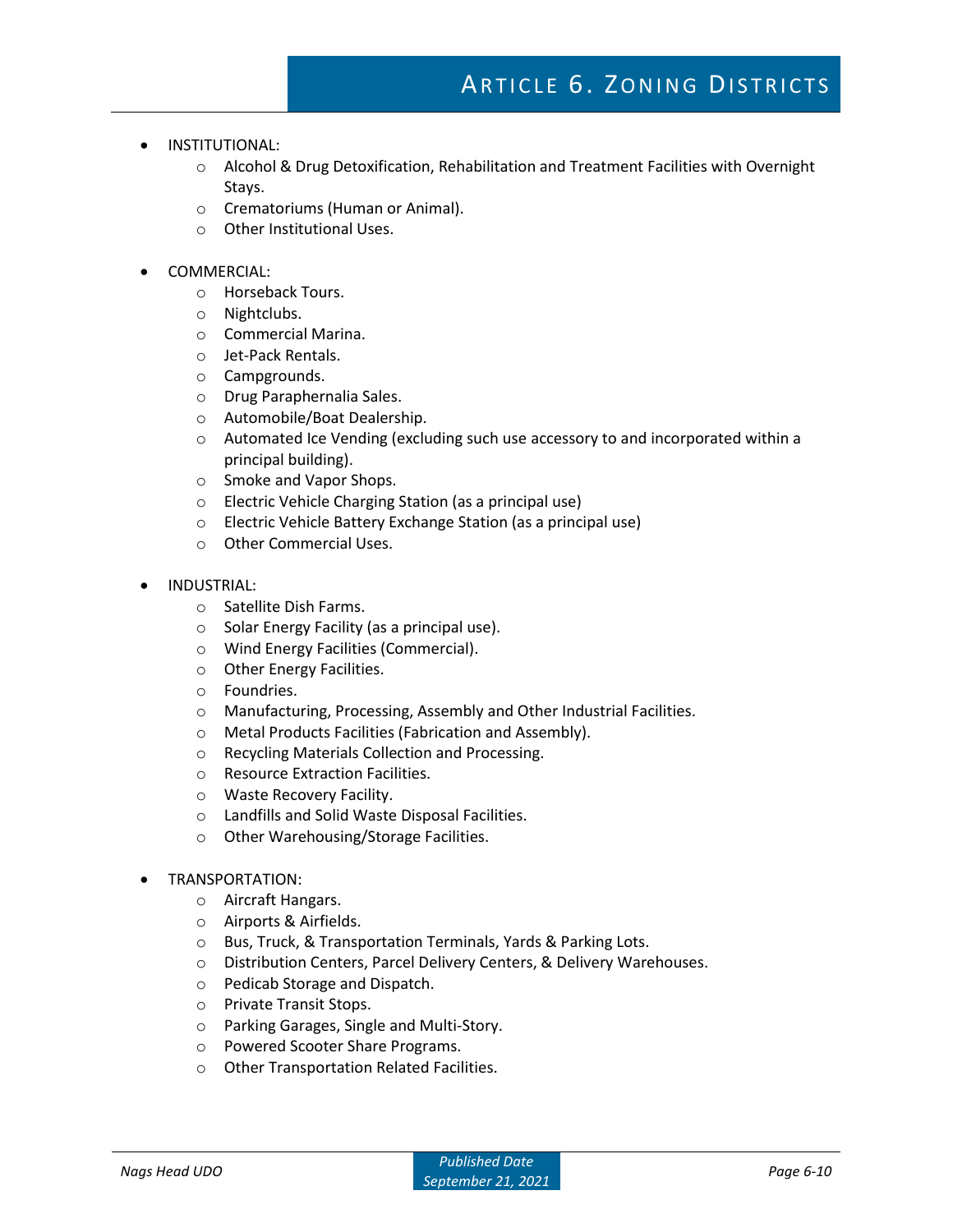|                           |                                                                |           | <b>Residential Districts</b> |           |           |           | <b>Commercial Districts</b> |       |           |               |               | <b>Special Districts</b> |                |    | <b>Overlay Districts</b> |           | Supplemental       |
|---------------------------|----------------------------------------------------------------|-----------|------------------------------|-----------|-----------|-----------|-----------------------------|-------|-----------|---------------|---------------|--------------------------|----------------|----|--------------------------|-----------|--------------------|
| <b>Use Category/Class</b> | Use Type                                                       | $R-1$     | $R-2$                        | $R-3$     | <b>CR</b> | $C-1$ *   | $C-2$                       | $C-3$ | $C-4$     | <b>SPD-20</b> | <b>SED-80</b> | SPD-C*                   | <b>O&amp;S</b> | co | HO                       | SRO       | <b>Regulations</b> |
| 1 Residential             | <b>Cluster Housing</b>                                         |           | PR                           |           |           |           |                             |       |           |               |               |                          |                |    |                          |           | Section 7.1        |
| 1 Residential             | <b>Cottage Court</b>                                           |           |                              |           | SR        | SR        | SR                          |       |           |               |               |                          |                |    |                          |           | Section 7.2        |
| 1 Residential             | Dwelling, Accessory                                            |           |                              |           |           |           |                             |       |           |               |               |                          |                |    |                          |           | Section 7.3        |
| 1 Residential             | Dwelling, Large Residential                                    | <b>PR</b> | PR                           | PR        | PR        |           | <b>PR</b>                   |       |           | PR            | <b>PR</b>     |                          | <b>PR</b>      |    |                          | <b>PR</b> | Section 7.4        |
| 1 Residential             | Dwelling, Multi-Family                                         |           |                              |           |           | SR        | SR                          |       |           |               |               |                          |                |    |                          |           | Section 7.5        |
| 1 Residential             | Dwelling, Single-Family (detached)                             | P         | P                            | P         | P         | P         | P                           |       | P         | P             | P             |                          | P              |    |                          | P         |                    |
| 1 Residential             | Dwelling, Two-Family                                           |           | P                            | P         | P         | P         | P                           |       | P         |               |               |                          |                |    |                          |           |                    |
| 1 Residential             | Granny Pods/Temporary Health Care Structures                   | <b>PR</b> | PR                           | PR        | PR        | PR        | PR                          |       | PR        | PR            | <b>PR</b>     |                          |                |    |                          |           | Section 7.6        |
| 1 Residential             | Home Occupation - Class 1                                      | PR        | PR                           | PR        | PR        | PR        | PR                          |       | PR        | PR            |               |                          |                |    |                          |           | Section 7.7        |
| 1 Residential             | Home Occupation - Class 2                                      | SR        | SR                           | SR        |           | SR        | SR                          |       |           | SR            |               |                          |                |    |                          |           | Section 7.7        |
| 1 Residential             | Home Occupation - Class 3                                      |           |                              |           | SR        | SR        | <b>SR</b>                   |       | SR        |               |               |                          |                |    |                          |           | Section 7.7        |
| 1 Residential             | Manufactured Home (as Single-Family Dwelling)                  |           |                              |           |           |           |                             | P     |           |               |               |                          |                |    |                          |           |                    |
| 1 Residential             | Short-term rental                                              | P         | P                            | P         | P         | P         | P                           |       | P         | P             | P             | P                        | P              | PR | P                        | P         |                    |
| 1 Residential             | Townhouse                                                      |           |                              |           |           |           | SR                          |       |           | SR            |               |                          |                |    |                          |           | Section 7.5        |
| 1.1 Residential - Group   | Adult Care Home (over six residents)                           |           | P                            | P         |           |           |                             |       |           |               |               |                          |                |    |                          |           |                    |
| 1.1 Residential - Group   | Bed and Breakfast                                              |           |                              |           | S         | S         | S                           |       | S         |               |               |                          |                |    |                          |           |                    |
| 1.1 Residential - Group   | <b>Boarding Houses</b>                                         | SR        | SR                           | <b>SR</b> | SR        | SR        | SR                          |       | SR        |               |               |                          |                |    |                          |           | Section 7.8        |
| 1.1 Residential - Group   | Child Care Facility, Family Child Care Home                    |           | PR                           | PR        |           |           |                             |       |           |               |               |                          |                |    |                          |           | Section 7.9        |
| 1.1 Residential - Group   | Dormitory                                                      |           |                              |           |           | <b>SR</b> | <b>SR</b>                   |       |           |               | <b>SR</b>     |                          |                |    |                          |           | Section 7.10       |
| 1.1 Residential - Group   | Family Care Homes/Halfway Homes                                | PR        | PR                           | PR        | PR        | PR        | PR                          |       | PR        | PR            | PR            |                          |                |    |                          |           | Section 7.11       |
| 1.1 Residential - Group   | Family Foster Home                                             | P         | P                            | P         | P         | P         | P                           |       | P         | P             | P             |                          |                |    |                          |           |                    |
| 1.1 Residential - Group   | Hotel                                                          |           |                              |           | SR        | SR        | SR                          |       |           |               |               |                          |                |    | SR                       |           | Section 7.12       |
| 1.1 Residential - Group   | Multi-Unit Assisted Housing with Services                      |           | P                            | P         |           |           |                             |       |           |               |               |                          |                |    |                          |           |                    |
| 2 Retail                  | <b>Art Gallery</b>                                             |           |                              |           | P         | P         | P                           |       | P         |               |               |                          |                |    |                          |           |                    |
| 2 Retail                  | Art Gallery - Owner Occupied                                   |           |                              |           | P         | P         | P                           |       | P         |               |               |                          |                |    |                          |           |                    |
| 2 Retail                  | Artisan's Workshop (3,000 sq. ft. or less)                     |           |                              |           | PR        | PR        | PR                          |       | PR        |               |               |                          |                |    |                          |           | Section 7.13       |
| 2 Retail                  | Artisan's Workshop (exceeding 3,000 square feet)               |           |                              |           | SR        | SR        | SR                          |       | <b>SR</b> |               |               |                          |                |    |                          |           | Section 7.13       |
| 2 Retail                  | <b>Auction House</b>                                           |           |                              |           |           |           | PR                          |       |           |               |               |                          |                |    |                          |           | Section 7.14       |
| 2 Retail                  | Beach Recreation Equipment Rentals/Sales                       |           |                              |           | P         | P         | P                           |       |           |               |               |                          |                |    |                          |           |                    |
| 2 Retail                  | Bicycle Shop (repair, retail, rental)                          |           |                              |           |           | P         | P                           |       | P         |               |               |                          |                |    |                          |           |                    |
| 2 Retail                  | Convenience Store                                              |           |                              |           |           | P         | P                           |       |           |               |               |                          |                |    |                          |           |                    |
| 2 Retail                  | <b>Firearms Sales and Service</b>                              |           |                              |           |           |           | P                           |       |           |               |               |                          |                |    |                          |           |                    |
| 2 Retail                  | Food/Grocery Store                                             |           |                              |           | P         | P         | P                           |       |           |               |               |                          |                |    |                          |           |                    |
| 2 Retail                  | <b>Furniture Store</b>                                         |           |                              |           |           |           | P                           |       |           |               |               |                          |                |    |                          |           |                    |
|                           |                                                                |           |                              |           |           |           |                             |       |           |               |               |                          |                |    |                          |           |                    |
|                           | General Retail, including clothing, gifts, candy, toys, shoes, |           |                              |           |           |           |                             |       |           |               |               |                          |                |    |                          |           |                    |
|                           | jewelry, notions, beach equipment, bakery, antiques, hobby     |           |                              |           |           |           |                             |       |           |               |               |                          |                |    |                          |           |                    |
|                           | goods, magazines/comics, crafts, dry goods, gifts, musical     |           |                              |           |           |           |                             |       |           |               |               |                          |                |    |                          |           |                    |
|                           | instruments, bookstores, sporting goods (and the incidental    |           |                              |           |           |           |                             |       |           |               |               |                          |                |    |                          |           |                    |
| 2 Retail                  | manufacturing, repair, or service of goods on the premises)    |           |                              |           | P         | P         | P                           |       | P         |               |               |                          |                |    |                          |           |                    |
| 2 Retail                  | Greenhouse/Plant Nursery                                       |           |                              |           |           | P         | P                           | P     |           |               |               |                          |                |    |                          |           |                    |
| 2 Retail                  | Hardware Store                                                 |           |                              |           |           | P         | P                           |       |           |               |               |                          |                |    |                          |           |                    |
| 2 Retail                  | Pet Shop/Dog Grooming                                          |           |                              |           |           | PR        | PR                          |       | PR        |               |               |                          |                |    |                          |           | Section 7.15       |
| 2 Retail                  | Pharmacy                                                       |           |                              |           |           | P         | P                           |       |           |               |               |                          |                |    |                          |           |                    |
|                           | Production/Repair/Sales Eyeglasses, Hearing Aids,              |           |                              |           |           |           |                             |       |           |               |               |                          |                |    |                          |           |                    |
| 2 Retail                  | Prosthetics                                                    |           |                              |           |           | P         | D                           | P     |           |               |               |                          |                |    |                          |           |                    |
| 3 Service                 | Automobile Repair                                              |           |                              |           |           |           | SR                          |       |           |               |               |                          |                |    |                          |           | Section 7.16       |
| 3 Service                 | <b>Bail Bonds</b>                                              |           |                              |           |           |           | P                           |       |           |               |               |                          |                |    |                          |           |                    |
| 3 Service                 | <b>Banking Institution</b>                                     |           |                              |           |           | P         | P                           |       |           |               |               |                          |                |    |                          |           |                    |
| 3 Service                 | <b>Broadcasting Studios</b>                                    |           |                              |           |           |           | P                           |       |           |               |               |                          |                |    |                          |           |                    |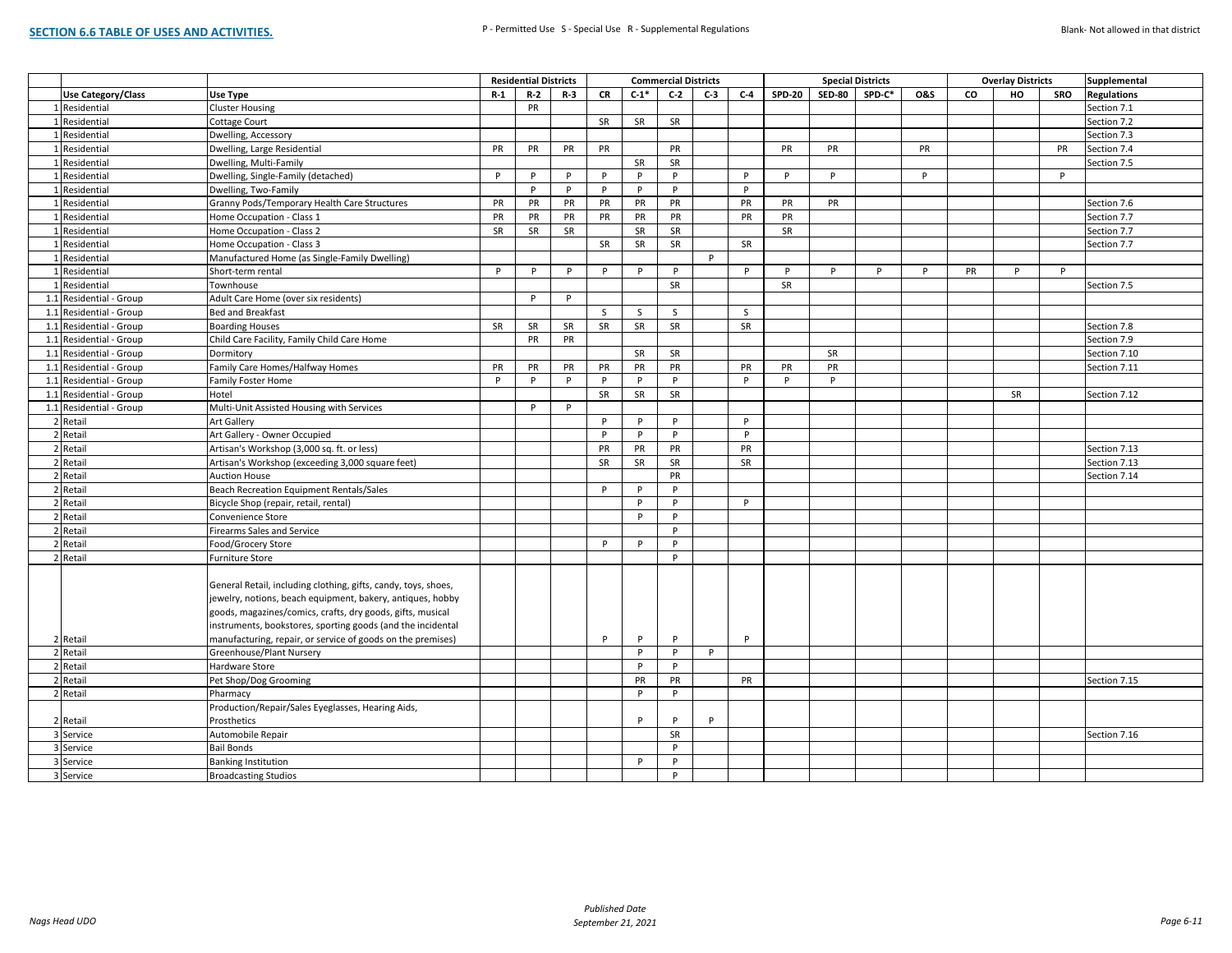|                           |                                                                  |       | <b>Residential Districts</b> |       |           |                    | <b>Commercial Districts</b> |       |           |               | <b>Special Districts</b> |        | <b>Overlay Districts</b> |    |    | Supplemental |                    |
|---------------------------|------------------------------------------------------------------|-------|------------------------------|-------|-----------|--------------------|-----------------------------|-------|-----------|---------------|--------------------------|--------|--------------------------|----|----|--------------|--------------------|
| <b>Use Category/Class</b> | Use Type                                                         | $R-1$ | $R-2$                        | $R-3$ | <b>CR</b> | $C-1$ <sup>*</sup> | $C-2$                       | $C-3$ | $C-4$     | <b>SPD-20</b> | <b>SED-80</b>            | SPD-C* | <b>O&amp;S</b>           | CO | HO | SRO          | <b>Regulations</b> |
| 3 Service                 | Car Washes (Automated and Self-Service)                          |       |                              |       |           |                    | CS                          |       |           |               |                          |        |                          |    |    |              | Section 7.18       |
| 3 Service                 | Carpet Sales and Installation                                    |       |                              |       |           |                    |                             | P     |           |               |                          |        |                          |    |    |              |                    |
| 3 Service                 | Child Care Facility, Child Care Center                           |       |                              |       |           | SR                 | SR                          |       |           |               |                          |        |                          |    |    |              | Section 7.9        |
| 3 Service                 | Dry Cleaners and Laundromats (Pickup only)                       |       |                              |       |           | P                  | P                           |       |           |               |                          |        |                          |    |    |              |                    |
| 3 Service                 | Fire Safety Equipment Sales and Service                          |       |                              |       |           |                    |                             | P     |           |               |                          |        |                          |    |    |              |                    |
| 3 Service                 | Food Bank                                                        |       |                              |       |           |                    | <b>SR</b>                   |       |           |               |                          |        |                          |    |    |              | Section 7.19       |
| 3 Service                 | <b>Fueling Station</b>                                           |       |                              |       |           |                    | SR                          |       |           |               |                          |        |                          |    |    |              | Section 7.20       |
| 3 Service                 | Funeral Home                                                     |       |                              |       |           |                    | P                           |       |           |               |                          |        |                          |    |    |              |                    |
| 3 Service                 | Group Fitness- Aerobics/Dance/Karate/Yoga                        |       |                              |       |           | P                  | P                           | P     | P         |               |                          |        |                          |    |    |              |                    |
| 3 Service                 | Hair Salon                                                       |       |                              |       |           | P                  | P                           |       | P         |               |                          |        |                          |    |    |              |                    |
| 3 Service                 | Indoor Fitness/Gymnasium                                         |       |                              |       |           | P                  | P                           | P     | P         |               |                          |        |                          |    |    |              |                    |
| 3 Service                 | Indoor Public Assembly Facility                                  |       |                              |       | S.        | P                  | P                           |       | P         |               |                          |        |                          |    |    |              |                    |
| 3 Service                 | Locksmiths                                                       |       |                              |       |           |                    | $\mathsf{P}$                | P     |           |               |                          |        |                          |    |    |              |                    |
| 3 Service                 | Massage and Bodywork Therapy                                     |       |                              |       |           | PR                 | PR                          |       | PR        |               |                          |        |                          | PR |    |              | Section 7.21       |
| 3 Service                 | Metaphysical Wellness Services                                   |       |                              |       |           |                    | SR                          |       |           |               |                          |        |                          |    |    |              | Section 7.22       |
| 3 Service                 | Parking Lots                                                     |       |                              |       |           | P                  | P                           |       |           |               |                          |        |                          |    |    |              |                    |
| 3 Service                 | Real Estate Rental Management Facility                           |       |                              |       |           |                    |                             | P     |           |               |                          |        |                          |    |    |              |                    |
| 3 Service                 | Security System Sales/Service                                    |       |                              |       |           |                    |                             | P     |           |               |                          |        |                          |    |    |              |                    |
| 3 Service                 | <b>Sexually Oriented Business</b>                                |       |                              |       |           |                    |                             | SR    |           |               |                          |        |                          |    |    |              | Section 7.23       |
| 3 Service                 | Shoe Repair                                                      |       |                              |       |           | P                  | P                           |       | P         |               |                          |        |                          |    |    |              |                    |
| 3 Service                 | Spa                                                              |       |                              |       |           | p                  | P                           |       | p         |               |                          |        |                          |    |    |              |                    |
| 3 Service                 | Tailor                                                           |       |                              |       |           | P                  | P                           |       | P         |               |                          |        |                          |    |    |              |                    |
| 3 Service                 | Tattoo/Body Piercing                                             |       |                              |       |           |                    |                             | S.    |           |               |                          |        |                          |    |    |              |                    |
| 3 Service                 | Taxi/Limousine Service                                           |       |                              |       |           |                    | <sub>S</sub>                |       |           |               |                          |        |                          |    |    |              |                    |
| 3 Service                 | Telecommunications Sales and Service                             |       |                              |       |           |                    | P                           | P     |           |               |                          |        |                          |    |    |              |                    |
| 3 Service                 | <b>Tutoring Facility/Learning Center</b>                         |       |                              |       |           |                    | P                           |       |           |               |                          |        |                          |    |    |              |                    |
| 3 Service                 | Veterinary Clinic with Animal Boarding                           |       |                              |       |           |                    | SR                          |       |           |               |                          |        |                          |    |    |              | Section 7.24.1     |
| 3 Service                 | Veterinary Clinic with no Animal Boarding                        |       |                              |       |           | PR                 | PR                          |       | PR        |               |                          |        |                          |    |    |              | Section 7.24.2     |
| 3 Service                 | Wallpaper Sales and Installation                                 |       |                              |       |           |                    |                             | P     |           |               |                          |        |                          |    |    |              |                    |
| 3 Service                 | Water Well Drillers Office, Storage, Sales and Install           |       |                              |       |           |                    |                             | P     |           |               |                          |        |                          |    |    |              |                    |
| 4 Food Service            | Coffee Shop/Juice Bar                                            |       |                              |       |           | PR                 | <b>PR</b>                   |       | PR        |               |                          |        |                          |    |    |              | Section 7.25       |
| 4 Food Service            | Food Truck                                                       |       |                              |       | PR        | PR                 | PR                          |       | PR        |               |                          |        |                          |    |    |              | Section 7.26       |
| 4 Food Service            | Ice Cream Shop                                                   |       |                              |       | P         | P                  | P                           |       | P         |               |                          |        |                          |    |    |              |                    |
| 4 Food Service            | Microbreweries                                                   |       |                              |       |           | SR                 | SR                          |       | <b>SR</b> |               |                          |        |                          |    |    |              | Section 7.27       |
| 4 Food Service            | Restaurant - Drive In                                            |       |                              |       |           | SR                 | SR                          |       |           |               |                          |        |                          |    |    |              | Section 7.28       |
| 4 Food Service            | Restaurant - Drive Through                                       |       |                              |       |           |                    | <b>SR</b>                   |       |           |               |                          |        |                          |    |    |              | Section 7.29       |
| 4 Food Service            | Restaurant - Neighborhood                                        |       |                              |       | PR        | PR                 | PR                          |       | PR        |               |                          |        |                          |    |    |              | Section 7.30       |
| 4 Food Service            | Restaurant - Sit Down                                            |       |                              |       | PR        | PR                 | PR                          |       | PR        |               |                          |        |                          |    |    |              | Section 7.31       |
| 4 Food Service            | Restaurant - Take Out                                            |       |                              |       | P         | P                  | P                           |       | P         |               |                          |        |                          |    |    |              |                    |
| 5 Office                  | <b>Building Contractor's Office</b>                              |       |                              |       |           |                    | P                           | P     |           |               |                          |        |                          |    |    |              |                    |
| 5 Office                  | Office w/ Outdoor Storage of Materials/Equip./Vehicles           |       |                              |       |           |                    |                             | P     |           |               |                          |        |                          |    |    |              |                    |
|                           |                                                                  |       |                              |       |           |                    |                             |       |           |               |                          |        |                          |    |    |              |                    |
|                           | Professional Office, including General Business, Financial, Real |       |                              |       |           |                    |                             |       |           |               |                          |        |                          |    |    |              |                    |
| 5 Office                  | Estate Sales, Insurance, Attorney, Accountant, Mortgage          |       |                              |       |           | P                  | P                           |       | p         |               |                          |        |                          |    |    |              |                    |
| 5 Office                  | <b>Trade Association Office</b>                                  |       |                              |       |           |                    |                             | P     |           |               |                          |        |                          |    |    |              |                    |
| 6 Commercial Mixed Uses   | Commercial with Accessory Residential                            |       |                              |       |           | PR                 | PR                          |       | PR        |               |                          |        |                          |    |    |              | Section 7.32, 7.33 |
| 6 Commercial Mixed Uses   | Group Development                                                |       |                              |       |           | S.                 | S.                          |       |           |               |                          |        |                          |    |    |              | Section 7.32       |
| 6 Commercial Mixed Uses   | Mixed Use Development                                            |       |                              |       |           | SR                 | <b>SR</b>                   |       | SR        |               |                          |        |                          |    |    |              | Section 7.32, 7.34 |
| 6 Commercial Mixed Uses   | Multiple Principal Uses                                          |       |                              |       | SR        | SR                 | SR                          | SR    | SR        |               |                          |        |                          |    |    |              | Section 7.32, 7.35 |
| 6 Commercial Mixed Uses   | <b>Shopping Center</b>                                           |       |                              |       |           |                    | SR                          |       |           |               |                          |        |                          |    |    |              | Section 7.32       |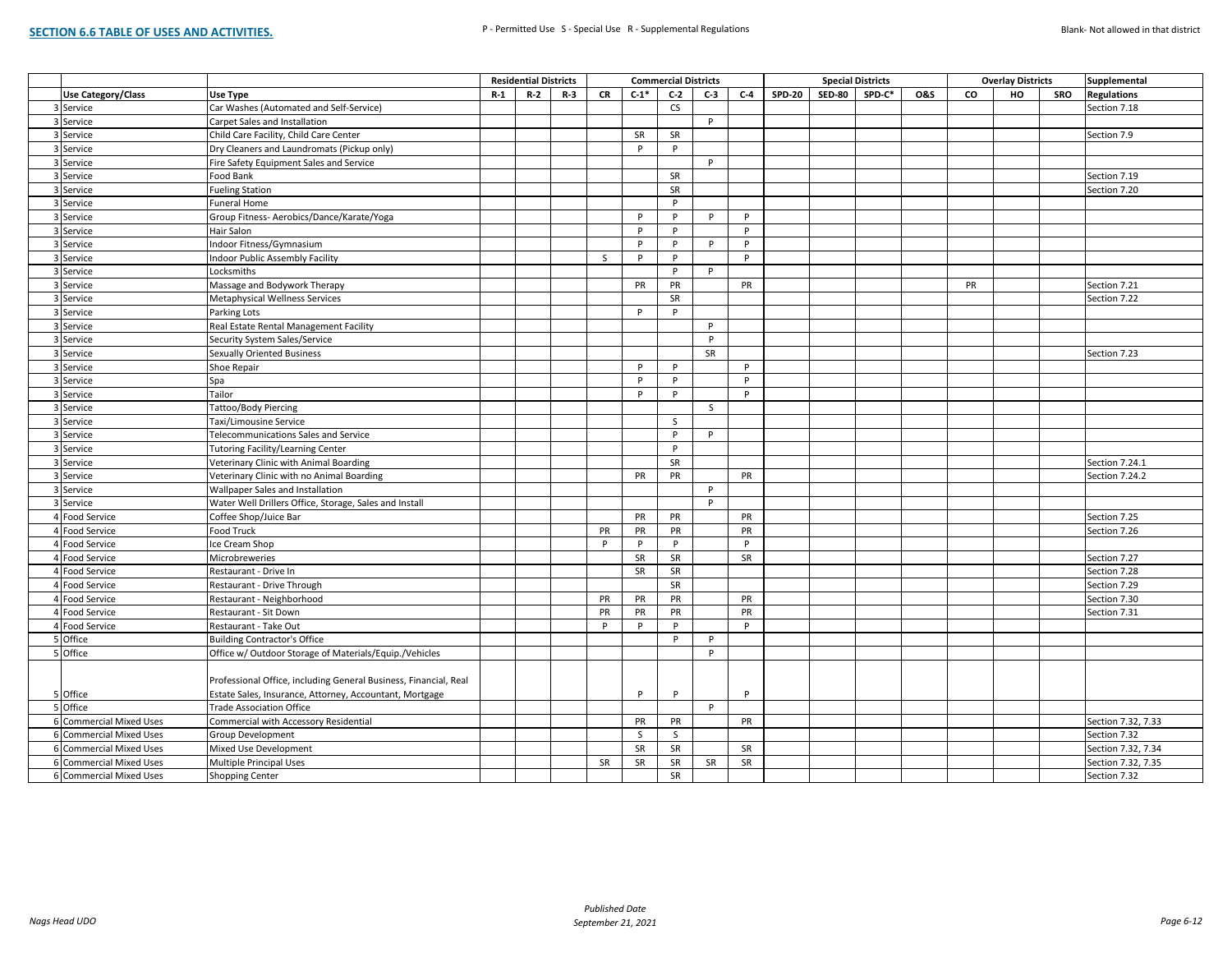|     |                                  |                                                                  |           | <b>Residential Districts</b> |       |           |              | <b>Commercial Districts</b> |       |       |               | <b>Special Districts</b> |        |                |              | <b>Overlay Districts</b> |     | Supplemental       |
|-----|----------------------------------|------------------------------------------------------------------|-----------|------------------------------|-------|-----------|--------------|-----------------------------|-------|-------|---------------|--------------------------|--------|----------------|--------------|--------------------------|-----|--------------------|
|     | <b>Use Category/Class</b>        | Use Type                                                         | $R-1$     | $R-2$                        | $R-3$ | CR        | $C-1*$       | $C-2$                       | $C-3$ | $C-4$ | <b>SPD-20</b> | <b>SED-80</b>            | SPD-C* | <b>0&amp;S</b> | co           | HO                       | SRO | <b>Regulations</b> |
|     | 7 Institutional                  | Adult Day Service Center                                         |           |                              |       |           |              | SR                          |       |       |               |                          |        |                |              |                          |     | Section 7.36       |
|     | 7 Institutional                  | Cemetery                                                         |           |                              | SR    |           |              |                             |       |       |               | SR                       |        |                |              |                          |     | Section 7.37       |
|     | 7 Institutional                  | Colleges, Universities, Community Colleges                       |           |                              |       |           |              | <sub>S</sub>                |       |       |               |                          |        |                |              |                          |     |                    |
|     | 7 Institutional                  | <b>Education and Research Facilities</b>                         |           |                              |       |           | S            | S                           | S     |       |               |                          |        |                |              |                          |     |                    |
|     | 7 Institutional                  | School                                                           |           |                              |       |           |              | SR                          |       |       |               |                          |        |                |              |                          |     | Section 7.38       |
|     | 7 Institutional                  | Municipally Operated Farmer's Market                             |           |                              |       |           |              | P                           |       |       |               |                          |        |                |              |                          |     |                    |
|     | 7 Institutional                  | Fire Station                                                     |           | SR                           |       |           |              |                             |       |       |               |                          |        |                |              |                          |     | Section 7.39.1     |
|     | 7 Institutional                  | Government Administrative Office                                 |           |                              | P     |           |              |                             |       |       |               |                          |        |                |              |                          |     |                    |
|     | 7 Institutional                  | Libraries                                                        |           |                              |       |           | $\mathsf{S}$ | <sub>S</sub>                |       |       |               |                          |        |                |              |                          |     |                    |
|     | 7 Institutional                  | Museum                                                           |           |                              |       |           | P            | P                           |       | P     | P             |                          |        |                |              |                          |     |                    |
|     | 7 Institutional                  | Nonprofit/Community Outreach Center                              |           |                              |       |           | P            | P                           |       |       |               |                          |        |                |              |                          |     |                    |
|     |                                  | Nonprofit/Community Outreach Center w/ Outdoor Aquatic           |           |                              |       |           |              |                             |       |       |               |                          |        |                |              |                          |     |                    |
|     | 7 Institutional                  | <b>Fitness Facility</b>                                          |           | SR                           |       |           |              | PR                          |       |       |               | SR                       |        |                |              |                          |     | Section 7.40       |
|     | 7 Institutional                  | <b>Nursing Home/Medical Offices</b>                              |           |                              |       |           |              |                             |       |       |               | SR                       |        |                |              |                          |     | Section 7.41       |
|     | 7 Institutional                  | <b>Police Shooting Range</b>                                     |           |                              |       |           |              |                             |       |       |               | PR                       |        |                |              |                          |     | Section 7.42       |
|     | 7 Institutional                  | Post Office                                                      |           |                              |       |           |              | P                           |       |       |               |                          |        |                |              |                          |     |                    |
|     | 7 Institutional                  | Private Club (Non-Profit)                                        | PR        | PR                           | PR    |           |              |                             |       |       |               |                          |        |                |              |                          |     | Section 7.43       |
|     |                                  | Private Clubhouse for 501(c)8 Fraternal Beneficiary Societies as |           |                              |       |           |              |                             |       |       |               |                          |        |                |              |                          |     |                    |
|     | 7 Institutional                  | defined by IRS                                                   |           |                              |       |           |              | PR                          |       |       |               |                          |        |                |              |                          |     |                    |
|     | 7 Institutional                  | <b>Public Utility Facility</b>                                   | SR        | SR                           | SR    | SR        | SR           | SR                          | SR    |       | SR            | SR                       |        |                |              |                          |     | Section 7.44       |
|     | 7 Institutional                  | <b>Public Works Facility</b>                                     |           |                              |       |           |              |                             | SR    |       |               |                          |        |                |              |                          |     | Section 7.39.2     |
|     | 7 Institutional                  | Religious Complex                                                |           | SR                           | SR    |           | SR           | SR                          | PR    |       | SR            |                          |        |                |              |                          |     | Section 7.45       |
|     | 7 Institutional                  | Religious Complex w/ Accessory School/Daycare                    |           | SR                           | SR    |           |              | SR                          | PS    |       | SR            |                          |        |                |              |                          |     | Section 7.45       |
|     | 7 Institutional                  | Well Fields, Public Water Supply                                 |           |                              |       |           |              |                             |       |       |               | SR                       |        |                |              |                          |     | Section 7.46       |
|     | 7 Institutional                  | Wastewater Treatment Plants (accessory to pier)                  |           |                              |       |           |              | <b>SR</b>                   |       |       |               |                          |        |                |              |                          |     | Section 7.47       |
|     | 8 Medical                        | Alcohol & Drug Outpatient Treatment                              |           |                              |       |           |              | P                           |       |       |               |                          |        |                |              |                          |     |                    |
|     | 8 Medical                        | Dialysis Center                                                  |           |                              |       |           |              | P                           |       |       |               |                          |        |                |              |                          |     |                    |
|     | 8 Medical                        | <b>Medical Offices</b>                                           |           |                              |       |           | P            | P                           |       | P     |               |                          |        |                |              |                          |     | Section 7.41       |
|     | 9 Recreation                     | <b>Bowling Alley</b>                                             |           |                              |       |           |              | <sub>S</sub>                |       |       |               |                          |        |                |              |                          |     |                    |
|     | 9 Recreation                     | Community Garden                                                 | <b>SR</b> | <b>SR</b>                    | SR    | <b>SR</b> | SR           | SR                          | SR    | SR    | SR            |                          |        |                |              |                          |     | Section 7.48       |
|     | 9 Recreation                     | <b>Environmental Awareness Area</b>                              |           |                              |       |           |              |                             |       |       | SR            | SR                       |        |                |              |                          |     | Section 7.49       |
|     | 9 Recreation                     | <b>Fishing Pier</b>                                              |           | SR                           |       | SR        |              | <b>SR</b>                   |       |       |               |                          |        | SR             |              |                          |     | Section 7.50       |
|     | 9 Recreation                     | Indoor Entertainment                                             |           |                              |       |           | PR           | PR                          |       |       |               |                          |        |                |              |                          |     | Section 7.51       |
|     | 9 Recreation                     | Nonprofit Private Outdoor Recreation                             |           |                              |       |           |              |                             |       |       | P             |                          |        |                |              |                          |     |                    |
|     | 9 Recreation                     | Private Beach Access Facilities                                  |           |                              |       | SR        |              |                             |       |       |               |                          |        |                |              |                          |     | Section 7.52       |
|     | 9 Recreation                     | Public Beach/Sound Access/Bathhouse                              | P         | P                            | P     | P         | P            | P                           |       |       |               | S                        |        |                |              |                          |     |                    |
|     | 9 Recreation                     | Private Pier/Docks (Principal Use)                               | PR        | PR                           |       |           |              |                             |       |       |               |                          |        | PR             |              |                          |     | Section 7.53       |
|     |                                  | Private Park/Playgrounds, Accessory to a Residential Subdivision |           |                              |       |           |              |                             |       |       |               |                          |        |                |              |                          |     |                    |
|     | 9 Recreation                     | or a Multi-Family Development                                    | PR        | PR                           | PR    | PR        |              |                             |       |       | PR            |                          |        |                |              |                          |     | Section 7.54       |
|     | 9 Recreation                     | <b>Municipal Park</b>                                            |           | SR                           |       |           |              | PR                          |       |       |               | SR                       |        |                |              |                          |     | Section 7.55       |
|     | 9 Recreation                     | Skate Park Facility                                              |           |                              |       |           |              | SR                          |       |       |               |                          |        |                |              |                          |     | Section 7.56       |
|     | 9 Recreation                     | Theater                                                          |           |                              |       |           |              | P                           |       |       |               |                          |        |                |              |                          |     |                    |
|     | 9.1 Recreation-Land Dependent    | Aerial Adventure Park                                            |           |                              |       |           |              |                             |       |       |               |                          |        |                | SR           |                          |     | Section 7.57       |
|     | 9.1 Recreation-Land Dependent    | Designated Public Events Site                                    |           |                              |       |           |              |                             |       |       |               |                          |        |                | SR           |                          |     | Section 7.58       |
|     | 9.1 Recreation-Land Dependent    | Go Kart Track                                                    |           |                              |       |           |              |                             |       |       |               |                          |        |                | <b>SR</b>    |                          |     | Section 7.59       |
|     | 9.1 Recreation-Land Dependent    | <b>Grass Surface Putting Course</b>                              |           |                              |       |           |              |                             |       |       |               |                          |        |                | <b>SR</b>    |                          |     | Section 7.60       |
| 9.1 | Recreation-Land Dependent        | Mini-Golf                                                        |           |                              |       |           |              |                             |       |       |               |                          |        |                | $\mathsf{S}$ |                          |     |                    |
| 9.1 | <b>Recreation-Land Dependent</b> | <b>Outdoor Amusement Rides/Games</b>                             |           |                              |       |           |              |                             |       |       |               |                          |        |                | SR           |                          |     | Section 7.61       |
|     | 9.1 Recreation-Land Dependent    | <b>Outdoor Sport Climbing Wall</b>                               |           |                              |       |           |              |                             |       |       |               |                          |        |                | SR           |                          |     | Section 7.62       |